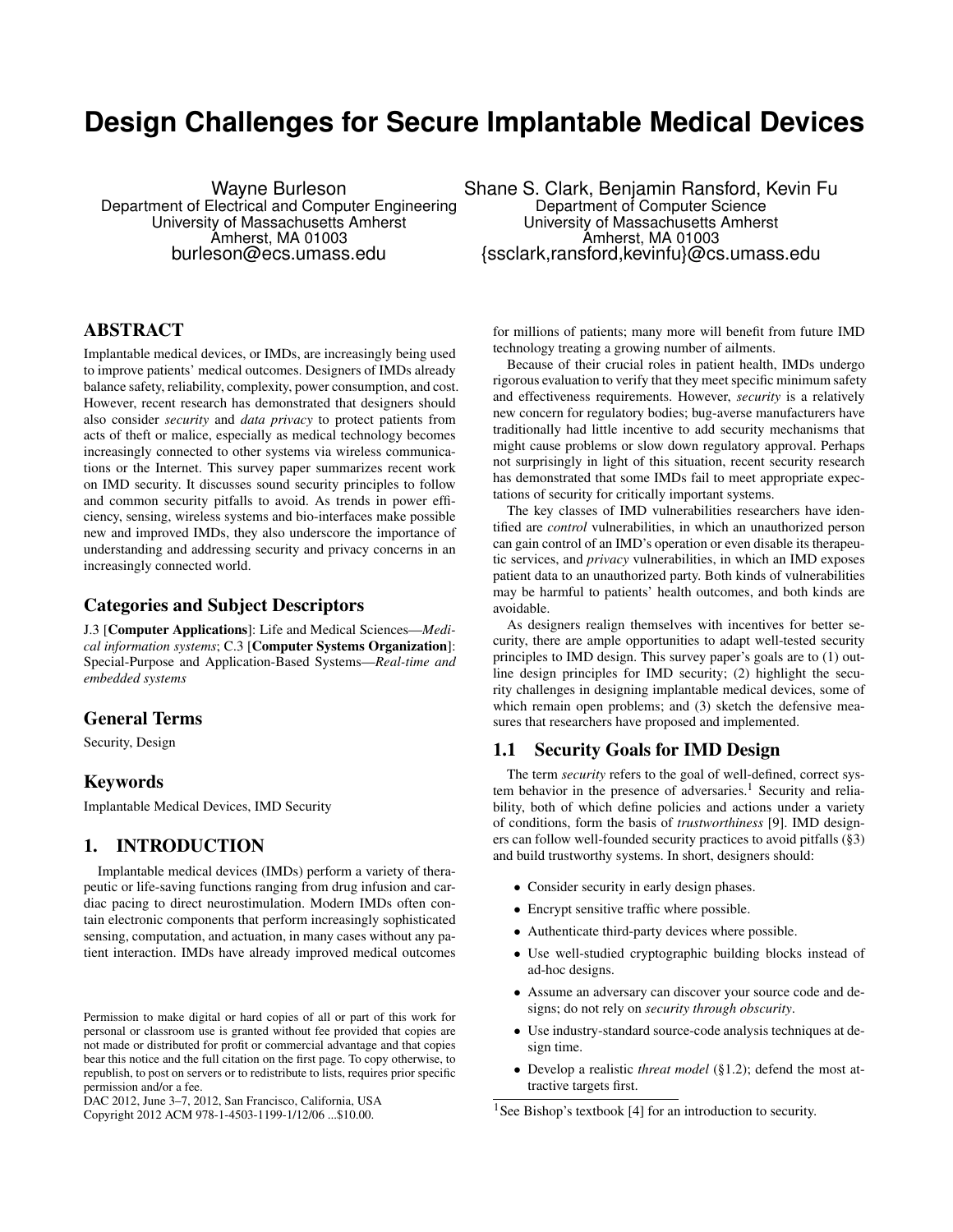These design principles are not specific to IMDs; they are fundamental security ideas. Applying them to the IMD domain requires special consideration of IMDs' use cases and limitations. For example, the choice of cryptographic system to implement on a tiny biosensor or nonrechargeable heart device can have major implications for device longevity.

Halperin et al. detail some holistic design considerations related to medical-device security [14]. In contrast, this paper focuses on device-level concepts, relating the above principles to three specific classes of IMD (§2).

# 1.2 Threat Modeling

Threat modeling, which entails anticipating and characterizing potential threats, is a vital aspect of security design. With realistic models of adversaries, designers can assign appropriate priorities to addressing different threats.

The severity of vulnerabilities varies along with the sensitivity of the data or the consequences of actuation; there is no "one size fits all" threat model for IMDs. A non-actuating glucose sensor incurs different risks than a defibrillator that can deliver disruptive electrical shocks to a heart.

Adversaries are typically characterized according to their goals, their capabilities and the resources they possess. Security designers evaluate each threat by considering the value of the target and the amount of effort necessary to access it. Recent work analyzing IMD security and privacy has posited several classes of adversaries, described below.

An *eavesdropper* who listens to an IMD's radio transmissions, but does not interfere with them, can often learn private information with minimal effort. Such a *passive adversary* may have access to an oscilloscope, software radio, directional antennas, and other listening equipment. Several studies have considered this type of adversary and demonstrated that eavesdropping on unencrypted communications could compromise patients' data privacy [15, 20, 23, 26, 28].

An *active adversary* extends the passive adversary's capabilities with the ability to generate radio transmissions addressed to the IMD, or to replay recorded control commands. Halperin et al. demonstrated that an active adversary with a programmable radio could control one model of implantable defibrillator by replaying messages—disabling programmed therapies or even delivering a shock intended to induce a fatal heart rhythm [15]. Jack and Li have demonstrated similar control over an insulin pump, including the ability to stop insulin delivery or inject excessive doses [28, 20].

Another adversarial capability is *binary analysis*, the ability to disassemble a system's software and in some cases completely understand its operation. By inspecting the Java-based configuration program supplied with his own insulin pump, researcher Jerome Radcliffe reverse-engineered the pump's packet structure, revealing that the pump failed to encrypt the medical data it transmitted or to adequately authenticate the components to one another [26]. In contrast to design-time static analysis of source code, a crucial practice that may expose flaws before devices are shipped [18], binary analysis involves inspecting *compiled* code; it can expose flaws in systems that erroneously depend on the supposed difficulty of reverse engineering to conceal private information.

In the context of medical conditions, it may be difficult to comprehend why a malicious person would seek to cause harm to patients receiving therapy, but unfortunately, it has happened in the past. For example, in 2008, malicious hackers defaced a webpage run by the nonprofit Epilepsy Foundation, replacing the page's content with flashing animations that induced migraines or seizures for some unsuspecting visitors [24]. Although we know of no reports



Figure 1: Block diagram of an insulin pump system (IPS), an *open-loop* IMD.

of malicious attacks against IMDs "in the wild," it is important to address vulnerabilities before they become serious threats.

## 2. DEVICES IN DEPTH

To illustrate the complexity of the design space for IMD security, we offer three examples of IMD systems that pose different security challenges because of their different design and usage. The common thread among all three devices—insulin pump systems, implantable cardioverter defibrillators, and subcutaneous biosensors—is that security is a crucial design concern. Section 2.4 explores commonalities and defensive concepts.

#### 2.1 Insulin Pump: Open-Loop System

Insulin pump systems straddle the boundary between implanted and external systems, including some components that are physically attached to a patient and others that are external. A typical modern insulin pump system (IPS) may include: an insulin infusion pump with wireless interface that subcutaneously delivers insulin, a continuous glucose monitor (CGM) with wireless transmitter and subcutaneous sensor for glucose measurement, and a wireless remote control that the patient can use to alter infusion pump settings or manually trigger insulin injections. The CGM automatically takes frequent glucose readings, presenting the data to the user via a screen or PC, or sending data directly to the pump. The pump automatically provides *basal* doses for insulin maintenance and can also administer larger *bolus* doses to compensate for large insulin spikes that may result from, e.g., a meal. Finally, the remote control provides a convenient interface for the user to adjust pump settings without using the pump controls and screen typically attached at the abdomen. Figure 1 shows a block diagram of an IPS.

Insulin pump systems exemplify *open-loop* IMDs: they require patient interaction to change pump settings. Specifically, the patient's remote control—but not the CGM—directly controls pump actuation. Because the remote-control interface carries crucial information and control signals, initial security studies have focused on finding vulnerabilities at this interface. Li et al. discovered that one IPS's communications were unencrypted, leading to potential disclosure of private patient information (e.g., glucose levels) [20]. They also found that the components failed to check their inputs appropriately, allowing the researchers to inject forged packets reporting incorrect glucose levels to the patient and pump—and more alarmingly, to issue unauthorized pump-control commands. Soon thereafter, two security researchers independently demonstrated full control of IPSes via circumventing authentication mechanisms: Radcliffe compromised the wireless channel of his own (unspecified)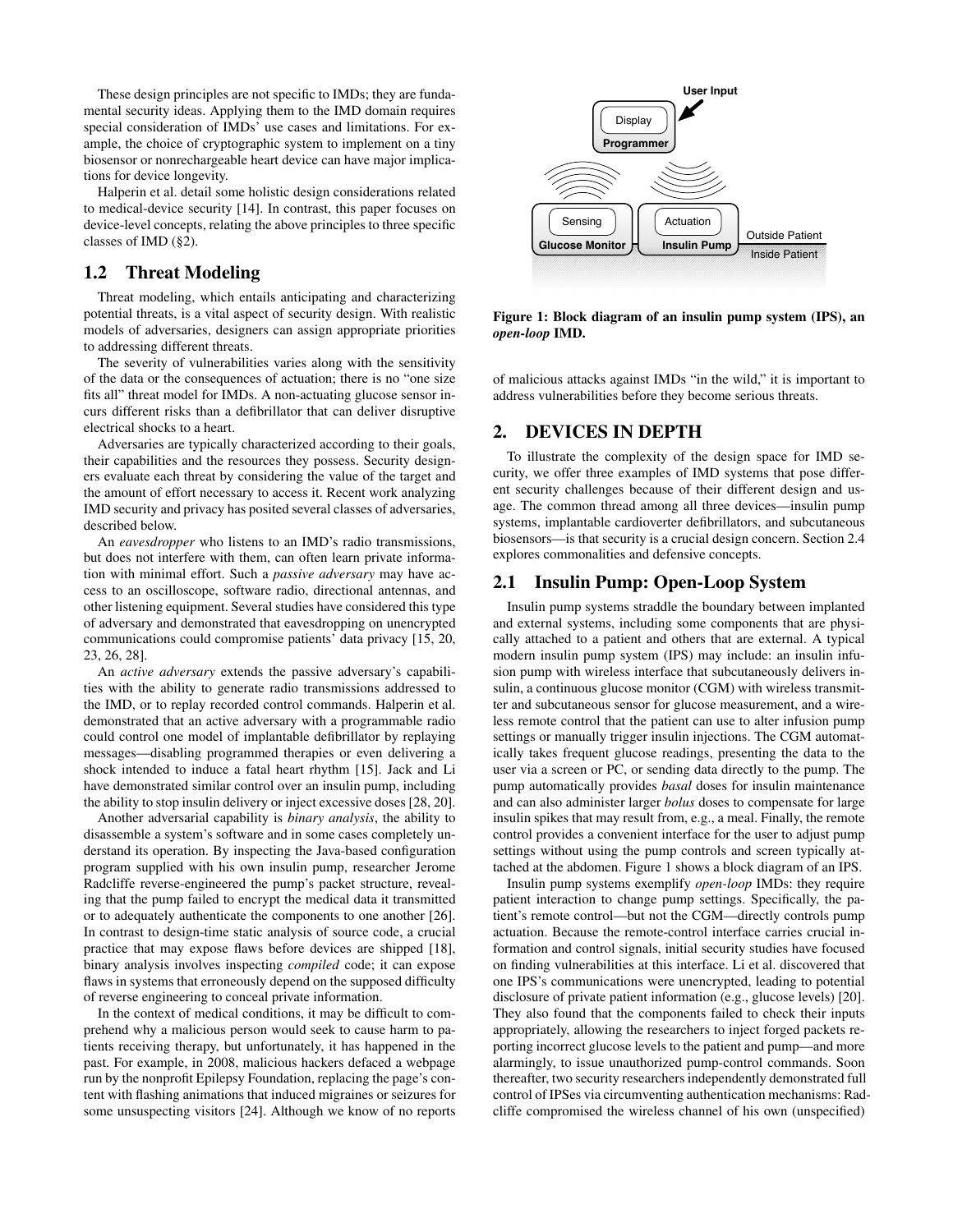

Figure 2: Block diagram of an implantable cardiac defibrillator (ICD), a *closed-loop* IMD.

IPS [26, 29], and Jack performed a live demonstration in which he remotely controlled and then shut down a volunteer's insulin pump [28]. Jack also demonstrated that certain IPSes responded to anonymous radio scanning with their serial numbers, a privacy vulnerability because of the potential of tracking IPS patients.

#### 2.2 Defibrillator: Closed-Loop System

Like an artificial pacemaker, which continually issues small electrical pulses to heart muscle to maintain a healthy rhythm, an *implantable cardiac defibrillator* (ICD) is implanted under the skin near the clavicle. ICDs extend the capabilities of artificial pacemakers with the ability to issue large (tens of joules) shocks to "reset" an unsustainable heart rhythm (arrhythmia). Figure 2 shows a block diagram of an ICD.

Unlike an insulin pump that accepts patient input via a user interface, a fully implanted device such as an ICD is a *closed-loop* system: under normal circumstances, its sensing function alone dictates its actuation activities. (Closed-loop IMDs typically also have special modes for in-clinic configuration and operation.) Halperin et al. enumerated the security and privacy challenges of closed-loop implanted systems in a 2008 article [14], focusing primarily on the tensions between security and utility.

ICD implantation currently requires invasive surgery with a risk of complications (infection or death) [11], so ICDs are designed to last for at least five years once implanted—resulting in long design and deployment cycles for manufacturers. ICDs draw power from single-use batteries, sealed inside the case, to provide uninterrupted monitoring throughout the device's lifetime and to avoid the heating of tissue that might occur during battery recharging. In conformity with these design choices, ICDs spend most of their time in low-power sensing states. They also include radios for clinical adjustments and at-home status reporting.

A 2008 security analysis of a commercial ICD found vulnerabilities in multiple subsystems [15], including those listed above. Focusing on the ICD's radio link, researchers used open-source software-radio tools to record transmissions between the ICD and a clinical programming console. Offline analysis of these traces revealed patient information in clear text without evidence of encryption. They replayed recorded traces of clinical therapy commands and found that they could control or disable the ICD's therapies with their software radio. Concerning the battery, the study found that a sequence of transmissions from the software radio could keep the ICD's radio in a high-power active mode, indefinitely transmitting packets at a regular rate and dramatically increasing the ICD's power consumption.



Figure 3: Block diagram of a subcutaneous biosensor. Small biosensors may be injected into the patient and then inductively powered by a patch that relays sensed data to a higher-level wearable device.

## 2.3 Biosensors for Data Acquisition

Implantable biosensors (Figure 3) are IMDs that measure biological phenomena and send data to a more powerful device for storage or analysis. Biosensors are a broader device category than insulin pump systems or defibrillators, representing a wide range of both signals and signal processing techniques. They are subject to a third set of security and privacy challenges that does not completely overlap with those mentioned above.

Biosensors range from high-data-rate imaging devices for the eye [3] or brain [25] to extremely low-data-rate sensors for glucose [12] or other metabolites in the blood [5]. Actuators that consume biosensor data can control potentially lethal drug-delivery systems [23] or electrical therapies [15]. Keeping biosensor data confidential is important because it can be used in illegal or unethical ways including insurance fraud or discrimination. The provenance (origin) and timestamp information that accompany biosensor readings are also critically important for medical care and must be protected from tampering.

Subcutaneous biosensors present a special set of security and privacy requirements. A subcutaneous sensor [5] involves an implanted biosensor that acts as a *lab on chip*, conducting a small experiment at the molecular or electro-chemical level on the sensor. Current subcutaneous sensors can detect drugs, bio-markers, and antibodies and may eventually examine DNA, and simultaneously log temperature, pH, and other phenomena.

Recent examples of subcutaneous biosensors include *injectable* subcutaneous devices that are remotely powered by a bandage-like patch that also provides a data link to a higher-level wearable device, possibly a body-area-network (BAN) or eventually a higherlevel health information system. A related class of devices are lowcost disposable biosensors for detecting infectious disease or critical levels of glucose and lactate in a battlefield or other trauma situation [13]; such devices penetrate the skin for communication and power. These two classes of devices support different threat models because of their different usage parameters.

Biosensors that are fully implanted must communicate wirelessly to transmit through tissue. (Some receive power through tissue as well; recent work has shown that remotely powering biosensors is feasible at gigahertz frequencies that enable millimeter-sized antennas [22].) A key problem with fully implanted sensors is that small, infrequent wireless transmissions may pose a greater privacy risk than large or continuous transmissions. For example, a sensor may take several minutes to complete its task, then deliver only a few bytes of data—giving this information a high value per bit that may make it an attractive target. Short data transmissions necessitate careful use of a cipher, especially if the plaintext sensor data may take only a few different values. The small amount of data also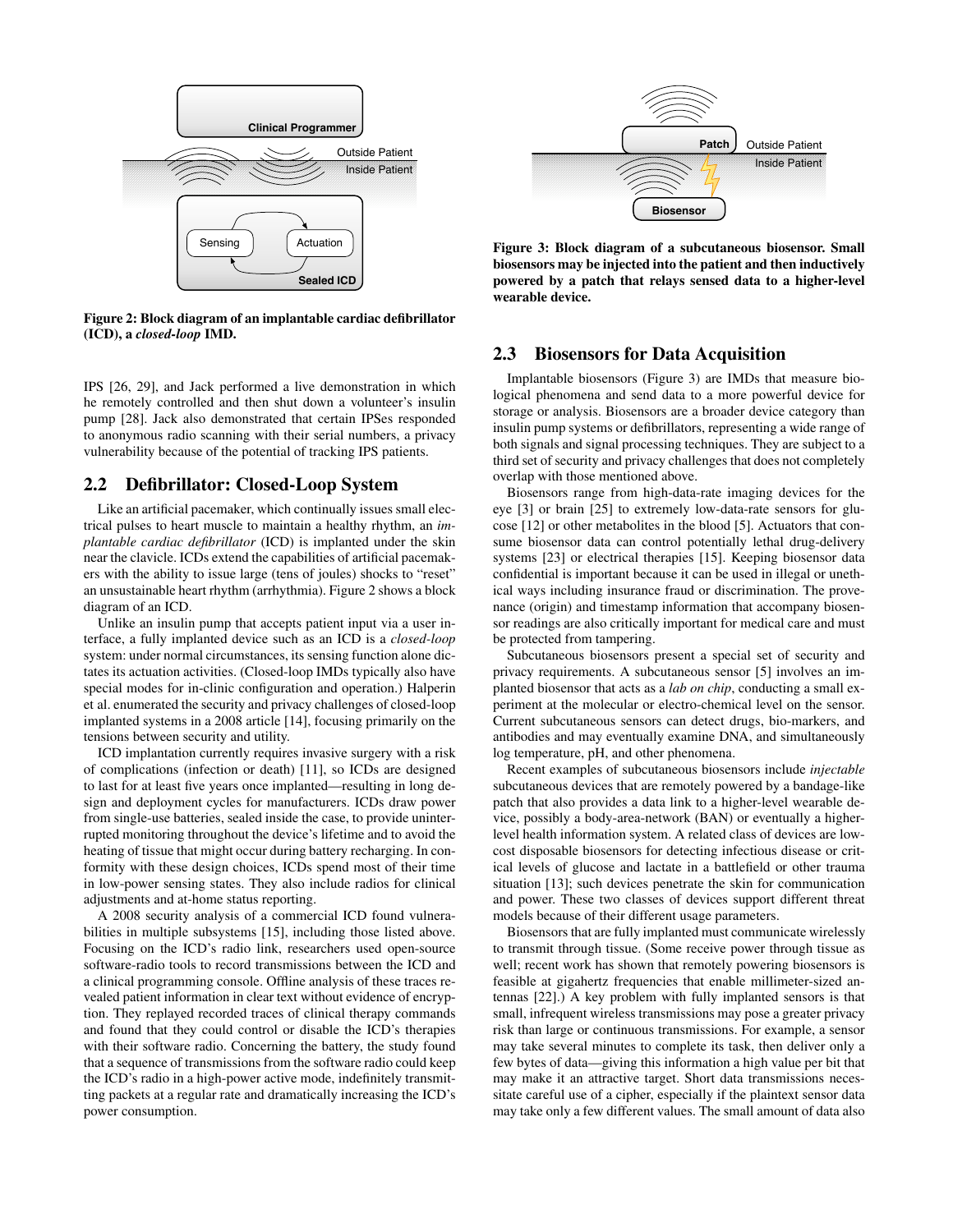has little inherent redundancy, making error-correction necessary.

When a biosensor includes a patch that is meant to pair with the sensor, additional risks arise. Although eavesdropping on a properly operating tag may be unlikely because of the short (several millimeters for a subcutaneous sensor) nominal transmission range, impersonation of both the clinical reader and the patch are plausible concerns. For example, the patch of an unconscious patient can be removed and replaced by another patch. Similarly, a rogue sensor can upload fraudulent data to a trusted patch. All components involved should authenticate one another using well-studied cryptographic mechanisms, especially during the critically important period when a sensor is first being tested or calibrated.

Biosensors present a diverse set of challenges for security and privacy and a unique combination of constraints. Open problems include: 1) developing more detailed threat models; 2) exploring design alternatives that effectively trade off safety, security, and utility; 3) understanding energy issues, including power depletion and side-channel attacks that exploit the lightweight nature of the biosensor; 4) implementing multiple layers of security to accommodate the multiple stages required to access data from a lightweight sensor (implant to patch to wearable to internet); and 5) understanding the security and privacy implications of future biosensing devices that provide an unprecedented view into the (presumably private) inner workings of the human body. Future devices are likely to include more storage, more complex signal processing, integrated software control, and use of multiple intercommunicating sensors, all of which will complicate security and privacy issues.

## 2.4 Common Threads

Different classes of IMDs have distinct hardware and usage constraints, but there are important security considerations that apply to many IMDs. Researchers investigating the security and privacy of IMDs have also proposed several domain-specific mechanisms that apply broadly. This section discusses some of these common threads in the context of our example IMD systems.

All of the IMD vulnerabilities disclosed thus far could be mitigated by the use of encryption on radio links. Hosseini-Khayat presents a lightweight wireless protocol for IMDs [17] that leverages well-studied wireless and cryptography technologies and emphasizes low-energy computation. The choice of encryption scheme should consider the nature of the data as well as the device constraints. Fan et al. contribute hardware implementations of the stream cipher Hummingbird [7, 8]. Beck explores the use of block ciphers in IMD security [3].

Unfortunately, encryption is not a panacea for IMD security and privacy vulnerabilities; many questions remain. If the radio link were to use encryption, how would the necessary secret key material be distributed, and by whom? How should an IMD authenticate external entities, and how should it determine whether a particular entity is allowed to communicate with it? Even assuming that each of these questions can be answered, successful implementation of encryption would not completely address known risks. Encryption alone fails to address replay attacks, and previous work has demonstrated that encryption may not sufficiently conceal characteristic traffic patterns [16]. Furthermore, since some IMDs must "fail open" to allow emergency access (e.g., to disable the IMD during emergency procedures), how can it also provide security in non-emergency situations? Should an IMD raise an alarm (perhaps tactile or audible) when a security-sensitive event occurs? These questions are largely open.

Recent research toward addressing these design tensions has proposed new techniques and auxiliary devices to provide fail-open security for IMDs. Rasmussen et al. proposed the use of ultrasonic

distance bounding to enforce programmer proximity [27]. Li et al. proposed body-coupled communications for the same purpose [20], hoping to prevent an adversary from launching a long-range radiobased attack. Both of these distance-bounding techniques require new hardware, but this constraint may not represent a major stumbling block for IPSes or biosensor systems, which are short-lived and non-invasive compared to ICDs.

Researchers have also proposed defenses specifically targeted toward existing ICDs, but which may be useful for other IMDs. Denning et al. proposed that an IMD be paired with a *cloaker* that would provide authentication services whenever it was present, and allow open communication otherwise [6]. Xu et al. proposed the *Guardian*, a device that would pair with an IMD and use radio jamming to defend against eavesdropping and unauthorized commands [30]. Gollakota et al. independently proposed an auxiliary device called the *shield* that would use "friendly" radio jamming to proxy an ICD's communications to an authorized reader [10]. The shield is designed for compatibility with devices that are already implanted, reducing the burden on device designers to address the security vulnerabilities in devices that have not completed their deployment lifecycles.

## 3. SECURITY PITFALLS

Designing for security has many subtleties. In the context of IMDs, where devices may be physically inaccessible for years, it is particularly important to avoid design errors that lead to failures or recalls later. One common error is believing in *security through obscurity*—relying entirely on proprietary ciphers or protocols for secrecy.

Security through obscurity—relying entirely on the secrecy of proprietary ciphers or protocols—is a common fallacy. Sound security principles dictate that a system's security must not depend on the secrecy of the algorithm or hardware; it is better to use wellstudied standard ciphers and spend more design effort protecting cryptographic keys. This principle, commonly known as Kerckhoff's principle,<sup>2</sup> is a fundamental guideline for security design. Following it is essential for resistance against reverse-engineering adversaries.

A recent example that illustrates the hazards of security through obscurity is that of the NXP Mifare Classic smart-card chipset, which is widely used for transit ticketing systems. Nohl et al. reverseengineered the Mifare Classic hardware and analyzed the underlying cipher and protocol, discovering that it used a flawed implementation of a cipher called Crypto-1 [21]. Crypto-1 supports only a limited key size; the Mifare Classic hardware also implements a predictable random-number generator. These factors combine to allow an adversary to clone a tag in a matter of seconds. The Mifare Classic tag could have addressed these flaws by using established, publicly studied cryptographic primitives rather than ad-hoc proprietary systems.

## 4. OPEN PROBLEMS IN IMD DESIGN

IMDs are first and foremost intended to improve patients' quality of life. To this end, the primary focus for designers must be device safety and utility. We argue that security and privacy are also important properties that must be part of the design process, but there is the potential for direct conflict between these two sets of properties.

The issue of emergency access highlights some of the tensions

<sup>2</sup>First articulated in 1883 by Auguste Kerckhoff in *La Cryptographie Militaire*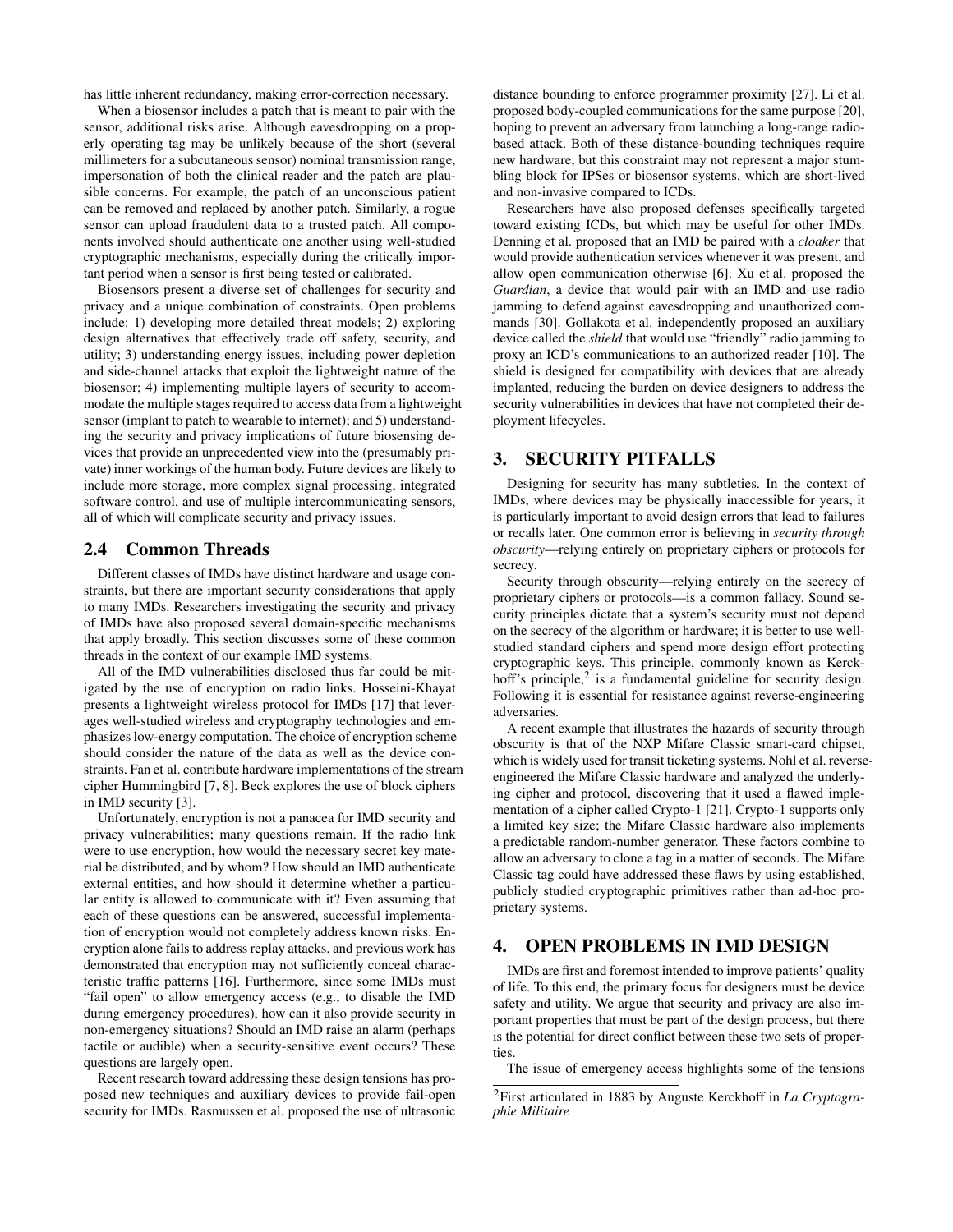that exist among these properties. Requiring users to authenticate to a device before altering its functionality is a boon for security, but it introduces risks in the case of an emergency. A medical professional may need to reprogram or disable a device to effectively treat a patient. As discussed in Section 2.4, encryption or other strong authentication mechanisms could make such emergency measures impossible if the patient is unconscious or the facility does not possess a programming device with a required shared secret.

For some IMDs, including both IPSes and ICDs, designers must carefully weigh the energy costs of encryption against safety and utility. A heavyweight encryption scheme could potentially drain enough energy to require more frequent device replacement—a surgical procedure for ICD patients and a persistent burden for IPS users. Costly encryption could even make the construction and deployment of some subcutaneous biosensors infeasible. It remains to be seen whether ASIC implementations of lightweight algorithms can effectively mitigate this issue because of the lack of public deployments to date [17, 3].

There are no clear-cut methods for resolving these tensions, and there is little publicly available information about whatever steps manufacturers have already taken. While cryptographers and security researchers have long embraced Kerckhoff's principle, device manufacturers employ proprietary systems and generally do not comment (for business reasons) on security measures that they may employ. These closed ecosystems hamper industry-wide progress on shared issues such as security and privacy. Research into wholesystem modeling and formal analysis of medical devices [19, 2, 1] offers hope that future IMDs will integrate sound security principles at design time, but the time horizon for industrial adoption may be long.

Recent analyses of implantable medical devices have revealed a number of security and privacy failings, but researchers are developing novel solutions to the problems IMD designers face. By incorporating security and privacy design principles into the development process, IMD designers have the opportunity to address these issues before they become larger threats.

## 5. ACKNOWLEDGMENTS

This material is based upon work supported by: the Armstrong Fund for Science; the National Science Foundation under Grants No. 831244, 0923313 and 0964641; Cooperative Agreement No. 90TR0003/01 from the Department of Health and Human Services; two NSF Graduate Research Fellowships; and a Sloan Research Fellowship. Its contents are solely the responsibility of the authors and do not necessarily represent the official views of DHHS or NSF.

# 6. REFERENCES

- [1] D. Arney, R. Jetley, P. Jones, I. Lee, and O. Sokolsky. Formal methods based development of a PCA infusion pump reference model: Generic infusion pump (GIP) project. In *Proceedings of the 2007 Joint Workshop on High Confidence Medical Devices, Software, and Systems and Medical Device Plug-and-Play Interoperability*, HCMDSS-MDPNP '07, pages 23–33. IEEE Computer Society, 2007.
- [2] D. Arney, M. Pajic, J. M. Goldman, I. Lee, R. Mangharam, and O. Sokolsky. Toward patient safety in closed-loop medical device systems. In *Proceedings of the 1st ACM/IEEE International Conference on Cyber-Physical Systems*, ICCPS '10, pages 139–148. ACM, 2010.
- [3] C. Beck, D. Masny, W. Geiselmann, and G. Bretthauer. Block cipher based security for severely

resource-constrained implantable medical devices. In *Proceedings of 4th International Symposium on Applied Sciences in Biomedical and Communication Technologies*, ISABEL '11, pages 62:1–62:5. ACM, October 2011.

- [4] M. Bishop. *Computer Security: Art and Science*. Addison-Wesley Professional, 2003.
- [5] G. De Micheli, S. Ghoreishizadeh, C. Boero, F. Valgimigli, and S. Carrara. An integrated platform for advanced diagnostics. In *Design, Automation & Test in Europe Conference & Exhibition*, DATE '11. IEEE, March 2011.
- [6] T. Denning, K. Fu, and T. Kohno. Absence makes the heart grow fonder: New directions for implantable medical device security. In *Proceedings of USENIX Workshop on Hot Topics in Security (HotSec)*, July 2008.
- [7] X. Fan, G. Gong, K. Lauffenburger, and T. Hicks. FPGA implementations of the Hummingbird cryptographic algorithm. In *Proceedings of the IEEE International Symposium on Hardware-Oriented Security and Trust*, HOST '10, pages 48–51, June 2010.
- [8] X. Fan, H. Hu, G. Gong, E. Smith, and D. Engels. Lightweight implementation of Hummingbird cryptographic algorithm on 4-bit microcontrollers. In *International Conference for Internet Technology and Secured Transactions*, ICITST '09, pages 1–7, November 2009.
- [9] K. Fu. Trustworthy medical device software. In *Public Health Effectiveness of the FDA 510(k) Clearance Process: Measuring Postmarket Performance and Other Select Topics: Workshop Report*, Washington, DC, July 2011. IOM (Institute of Medicine), National Academies Press.
- [10] S. Gollakota, H. Hassanieh, B. Ransford, D. Katabi, and K. Fu. They can hear your heartbeats: Non-invasive security for implanted medical devices. In *Proceedings of ACM SIGCOMM*, August 2011.
- [11] P. Gould and A. Krahn. Complications associated with implantable cardioverter–defibrillator replacement in response to device advisories. *Journal of the American Medical Association (JAMA)*, 295(16):1907–1911, April 2006.
- [12] S. Guan, J. Gu, Z. Shen, J. Wang, Y. Huang, and A. Mason. A wireless powered implantable bio-sensor tag system-on-chip for continuous glucose monitoring. In *Proceedings of the IEEE Biomedical Circuits and Systems Conference*, BioCAS '11, November 2011.
- [13] A. Guiseppi-Elie. An implantable biochip to influence patient outcomes following trauma-induced hemorrhage. *Analytical and Bioanalytical Chemistry*, 399(1):403–419, January 2011.
- [14] D. Halperin, T. S. Heydt-Benjamin, K. Fu, T. Kohno, and W. H. Maisel. Security and privacy for implantable medical devices. *IEEE Pervasive Computing, Special Issue on Implantable Electronics*, 7(1):30–39, January 2008.
- [15] D. Halperin, T. S. Heydt-Benjamin, B. Ransford, S. S. Clark, B. Defend, W. Morgan, K. Fu, T. Kohno, and W. H. Maisel. Pacemakers and implantable cardiac defibrillators: Software radio attacks and zero-power defenses. In *Proceedings of the 29th IEEE Symposium on Security and Privacy*, May 2008.
- [16] A. Hintz. Fingerprinting websites using traffic analysis. In R. Dingledine and P. Syverson, editors, *Proceedings of the Privacy Enhancing Technologies workshop*, PET '02. Springer-Verlag, LNCS 2482, April 2002.
- [17] S. Hosseini-Khayat. A lightweight security protocol for ultra-low power ASIC implementation for wireless implantable medical devices. In *Proceedings of the 5th*